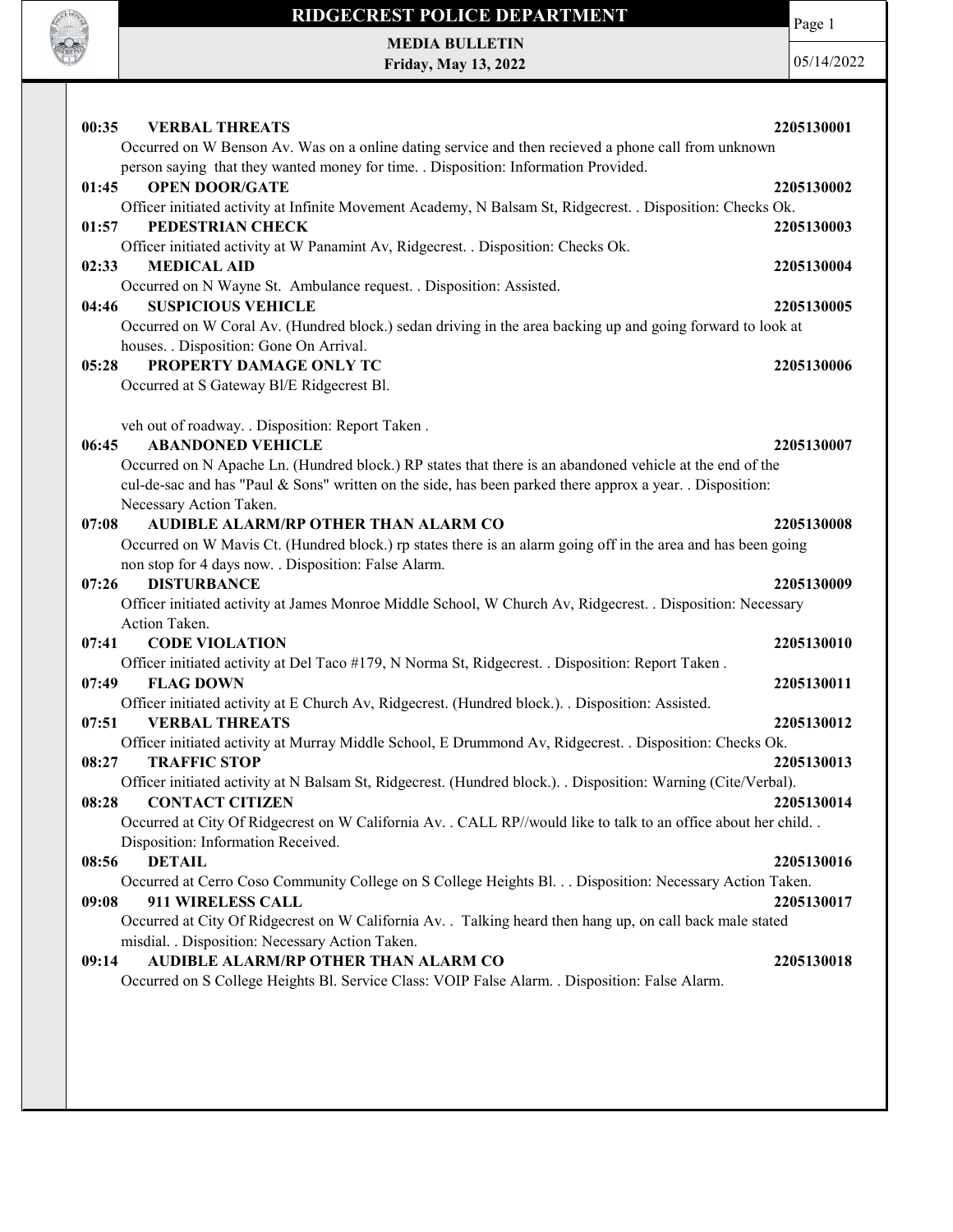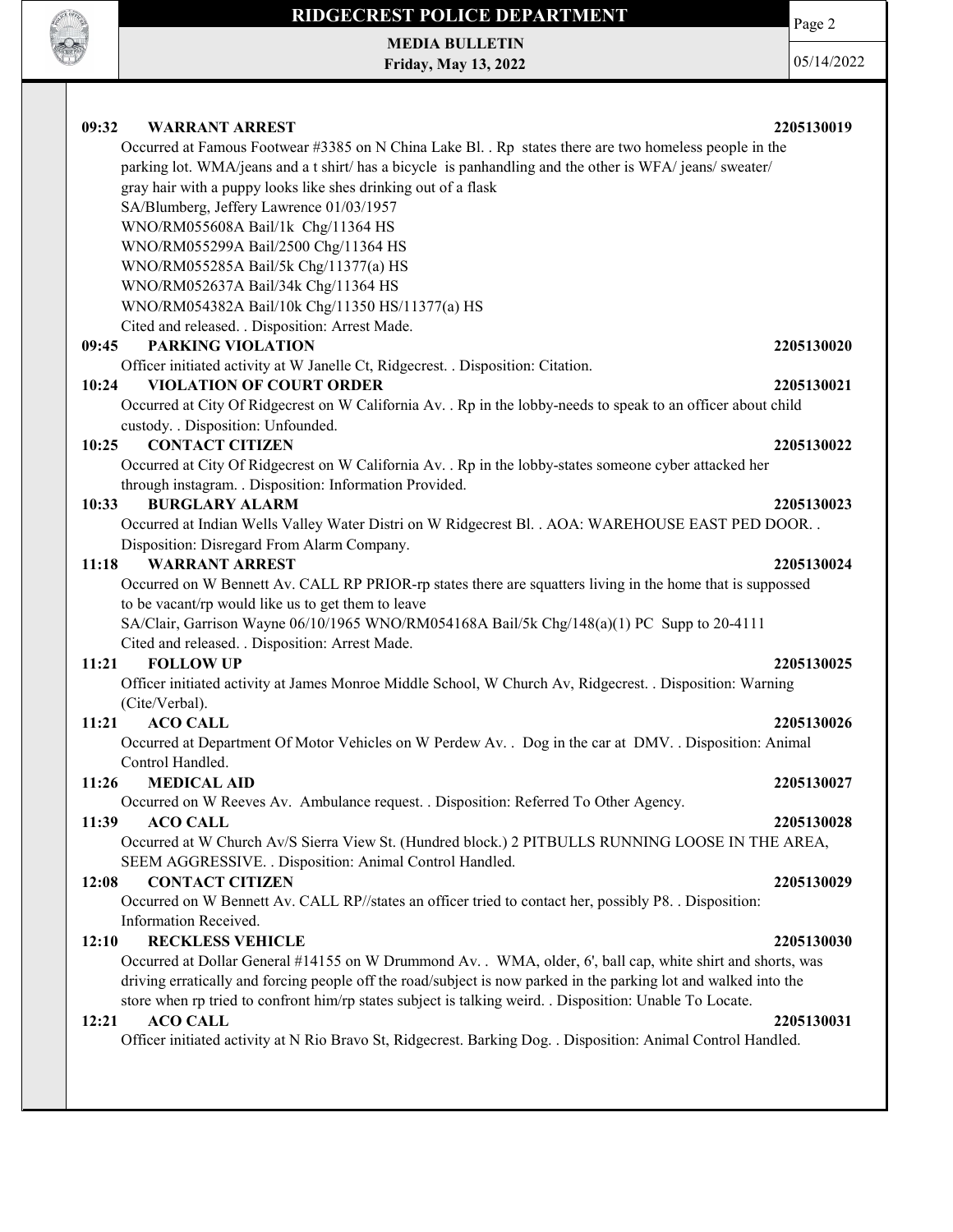

Page 3

MEDIA BULLETIN Friday, May 13, 2022

| 12:25<br><b>VEHICLE RELEASE</b><br>Occurred at City Of Ridgecrest on W California Av. . RP IN LOBBY WOULD LIKE TO SPEAK WITH WC TO                                                                                                                                          | 2205130032               |
|-----------------------------------------------------------------------------------------------------------------------------------------------------------------------------------------------------------------------------------------------------------------------------|--------------------------|
| SEE ABOUT GETTING VEHICLE OUT OF IMPOUND. . Disposition: Necessary Action Taken.<br>12:26<br><b>AUDIBLE ALARM/RP OTHER THAN ALARM CO</b><br>Occurred at Ridgecrest Senior Apartments on W Church Av. . Fire Department request. . Disposition: False                        | 2205130033               |
| Alarm.<br><b>CONTACT CITIZEN</b><br>12:32<br>Occurred on S Mahan St. Contact via 21 regarding stalking. . Disposition: Information Provided.                                                                                                                                | 2205130034               |
| 12:38<br><b>ACO CALL</b><br>Officer initiated activity at S Sunland St, Ridgecrest. . Disposition: Animal Control Handled.                                                                                                                                                  | 2205130035               |
| 12:42<br><b>LAND TRESPASS</b><br>Occurred on W Wilson Av. RP states he is the owner of the property, there is someone living in one of the<br>garages and he needs them removed. . Disposition: Necessary Action Taken.                                                     | 2205130036               |
| 12:46<br><b>CONTACT CITIZEN</b><br>Occurred at W Wilson Av/S China Lake Bl. RP would like contact via 21 regarding speed limits in certain areas.                                                                                                                           | 2205130037               |
| . Disposition: Information Received.<br><b>CODE VIOLATION</b><br>12:48<br>Officer initiated activity at W Ward Av, Ridgecrest. . Disposition: Report Taken.                                                                                                                 | 2205130038               |
| <b>HIT AND RUN REPORT</b><br>12:58<br>Occurred at Burroughs High School on E French Av. . SOMEONE HIT DAUGHTERS CAR WHILE SHE WAS<br>IN CLASS. PARKED OUT FRONT OF THE NEW ADMIN OFFICE L. RP WOUILD LIKE TO FILE A REPORT. .<br>Disposition: Log Note Only.                | 2205130039               |
| <b>FLAG DOWN</b><br>13:03<br>Officer initiated activity at W Ridgecrest Bl, Ridgecrest. (Hundred block.). . Disposition: Information Received.<br><b>WELFARE CHECK</b><br>13:08<br>Occurred at Gateway Villa Apartments on N Gateway Bl. . RP WOULD LIKE A WELFARE CHECK. . | 2205130040<br>2205130041 |
| Disposition: Negative Contact.<br>13:10<br><b>ACO CALL</b><br>Officer initiated activity at W Mariposa Av, Ridgecrest. (Hundred block.) Loose Dog. . Disposition: Animal                                                                                                    | 2205130042               |
| Control Handled.<br><b>VIOLATION OF COURT ORDER</b><br>13:13<br>Officer initiated activity at Burroughs High School, E French Av, Ridgecrest. . Disposition: Necessary Action<br>Taken.                                                                                     | 2205130043               |
| <b>ACO CALL</b><br>13:17<br>Officer initiated activity at N Peg St, Ridgecrest. (Hundred block.) Loose Dog. . Disposition: Animal Control<br>Handled.                                                                                                                       | 2205130044               |
| <b>TICKET SIGN OFF</b><br>13:24<br>Occurred at City Of Ridgecrest on W California Av. . FEES PAID RP IN LOBBY. . Disposition: Necessary<br>Action Taken.                                                                                                                    | 2205130045               |
| <b>CONTACT CITIZEN</b><br>13:31<br>Occurred on N Palm Dr. RP WOULD LIKE A SPANISH SPEAKING OFFICER TO CONTACT THEM VIA 21. .<br>Disposition: Information Received.                                                                                                          | 2205130046               |
| <b>ACO CALL</b><br>13:36<br>Officer initiated activity at N Sierra View St, Ridgecrest. (Hundred block.) Loose Dog. . Disposition: Animal                                                                                                                                   | 2205130047               |
| Control Handled.<br><b>DISABLED VEHICLE</b><br>13:47<br>Officer initiated activity at N China Lake Bl/W Drummond Av, Ridgecrest. . Disposition: Checks Ok.                                                                                                                  | 2205130048               |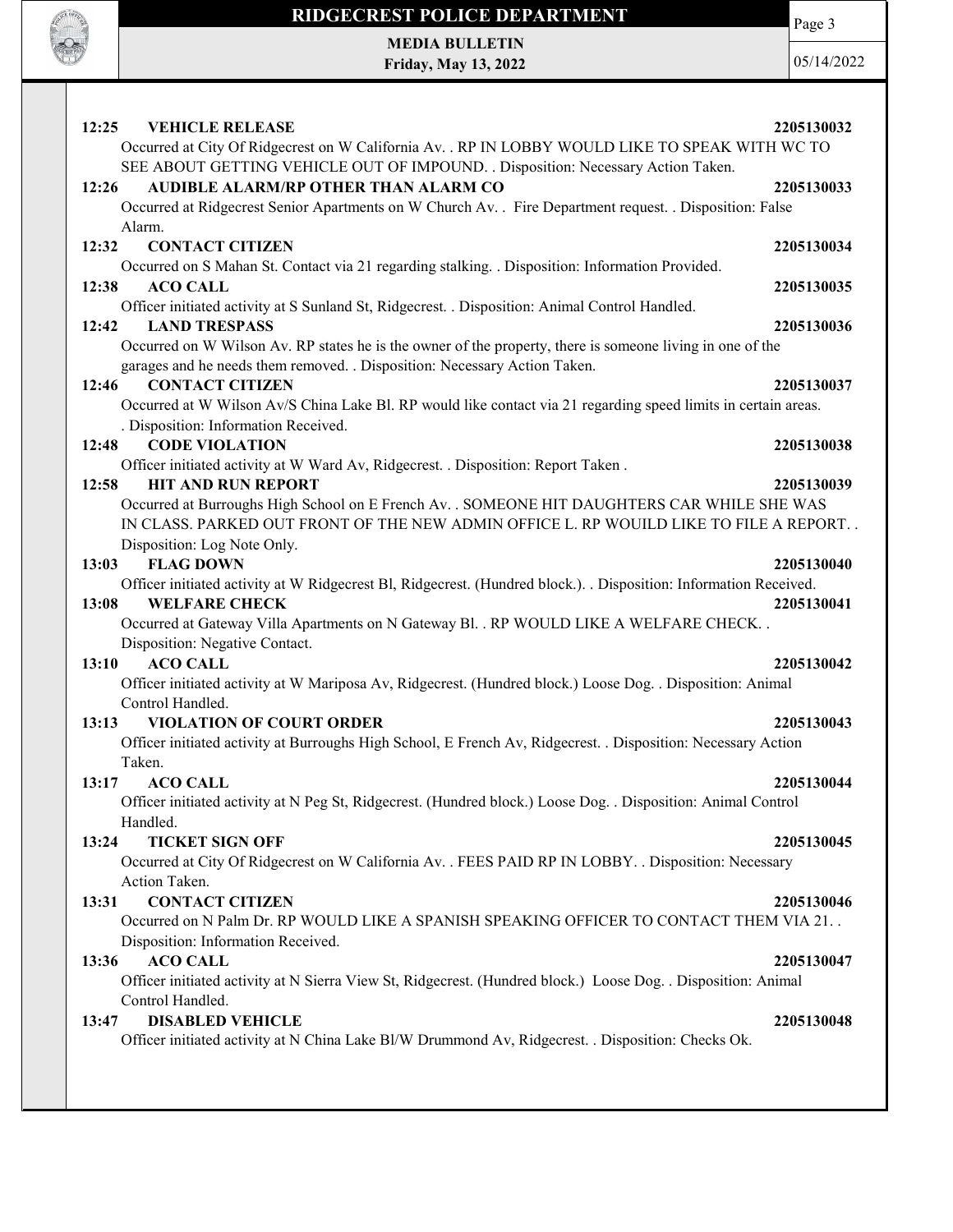

Page 4

MEDIA BULLETIN Friday, May 13, 2022

| <b>CONTACT CITIZEN</b><br>13:47                                                                                                   | 2205130049 |
|-----------------------------------------------------------------------------------------------------------------------------------|------------|
| Occurred at City Of Ridgecrest on W California Av. . Rp in the lobby-would like to give his side of the story to                  |            |
| an earlier incident. . Disposition: Information Provided.                                                                         |            |
| <b>CPS REFERRAL</b><br>14:12                                                                                                      | 2205130050 |
| Occurred on N Sierra View St. Referral Number 1412-1727-9705-0063310. . Disposition: Report Taken.                                |            |
| <b>VEHICLE RELEASE</b><br>14:25                                                                                                   | 2205130051 |
| Occurred at City Of Ridgecrest on W California Av. . VEHICLE RELEASE. . Disposition: Necessary Action                             |            |
| Taken.                                                                                                                            |            |
| 14:35<br><b>KEEP THE PEACE</b>                                                                                                    | 2205130052 |
| Occurred on S Sunland St. Rp would like an officer present while he has his vehicle towed off the property/rp                     |            |
| states the tow company will be there in about 15-20 minutes. . Disposition: Peace Kept.                                           |            |
| <b>AREA CHECK</b><br>14:39                                                                                                        | 2205130053 |
| Officer initiated activity at Leroy Jackson Park, E Coso Av/E Las Flores Av, Ridgecrest. . Disposition: Checks                    |            |
| Ok.                                                                                                                               |            |
| 14:58<br><b>CONTACT CITIZEN</b>                                                                                                   | 2205130054 |
| Occurred at City Of Ridgecrest on W California Av. . Requesting 21 from WC. . Disposition: Information                            |            |
| Provided.<br><b>PEDESTRIAN CHECK</b>                                                                                              |            |
| 15:05                                                                                                                             | 2205130055 |
| Officer initiated activity at Travelodge, S China Lake Bl, Ridgecrest. . Disposition: Checks Ok.<br>15:23<br><b>WELFARE CHECK</b> | 2205130056 |
| Occurred on E Ridgecrest Bl. Would like a well check on herself due to her roommate and her who are                               |            |
| sometimes 415 - not currently. . Disposition: Checks Ok.                                                                          |            |
| <b>ASSIST OTHER DEPARTMENT</b><br>15:47                                                                                           | 2205130057 |
| Officer initiated activity at N Cisco St, Ridgecrest. 22-1568. . Disposition: Assisted.                                           |            |
| <b>FOUND NARCOTICS</b><br>15:52                                                                                                   | 2205130058 |
| Occurred on S Mahan St. FOUND WEED IN A VEHICLE BELONGING TO 22-1505. Disposition: Information                                    |            |
| Received.                                                                                                                         |            |
| 16:30<br><b>SUBPOENA SERVICE</b>                                                                                                  | 2205130059 |
| Officer initiated activity at W Perdew Av, Ridgecrest. . Disposition: Negative Contact.                                           |            |
| 16:47<br><b>SUBPOENA SERVICE</b>                                                                                                  | 2205130060 |
| Officer initiated activity at S Suzanne St, Ridgecrest. . Disposition: Necessary Action Taken.                                    |            |
| 17:00<br><b>SUBPOENA SERVICE</b>                                                                                                  | 2205130061 |
| Officer initiated activity at W Janelle Ct, Ridgecrest. . Disposition: Negative Contact.                                          |            |
| <b>BIKE CHECK</b><br>17:00                                                                                                        | 2205130062 |
| Officer initiated activity at W Ridgecrest Bl, Ridgecrest. (Hundred block.). . Disposition: Checks Ok.                            |            |
| <b>SUSPICIOUS VEHICLE</b><br>17:05                                                                                                | 2205130063 |
| Occurred on W Upjohn Av. Large truck with some kind of bottles that have fallen out of the vehicle - male                         |            |
| who is driving seems to be HBD - white dually pick up with a black trailer attached. . Disposition: Necessary                     |            |
| Action Taken.                                                                                                                     |            |
| <b>SUBPOENA SERVICE</b><br>17:08                                                                                                  | 2205130064 |
| Officer initiated activity at W Wilson Av, Ridgecrest. . Disposition: Negative Contact.                                           |            |
| 17:20<br><b>SUBPOENA SERVICE</b>                                                                                                  | 2205130065 |
| Officer initiated activity at N Gold Canyon Dr, Ridgecrest. . Disposition: Negative Contact.                                      |            |
| 17:21<br><b>ASSIST OTHER DEPARTMENT</b>                                                                                           | 2205130066 |
| Officer initiated activity at Arrowhead Mobile Home Park, N Norma St, Ridgecrest. . Disposition: Assisted.                        |            |
| <b>SUBPOENA SERVICE</b><br>17:23                                                                                                  | 2205130067 |
| Officer initiated activity at N Cisco St, Ridgecrest. . Disposition: Necessary Action Taken.                                      |            |
|                                                                                                                                   |            |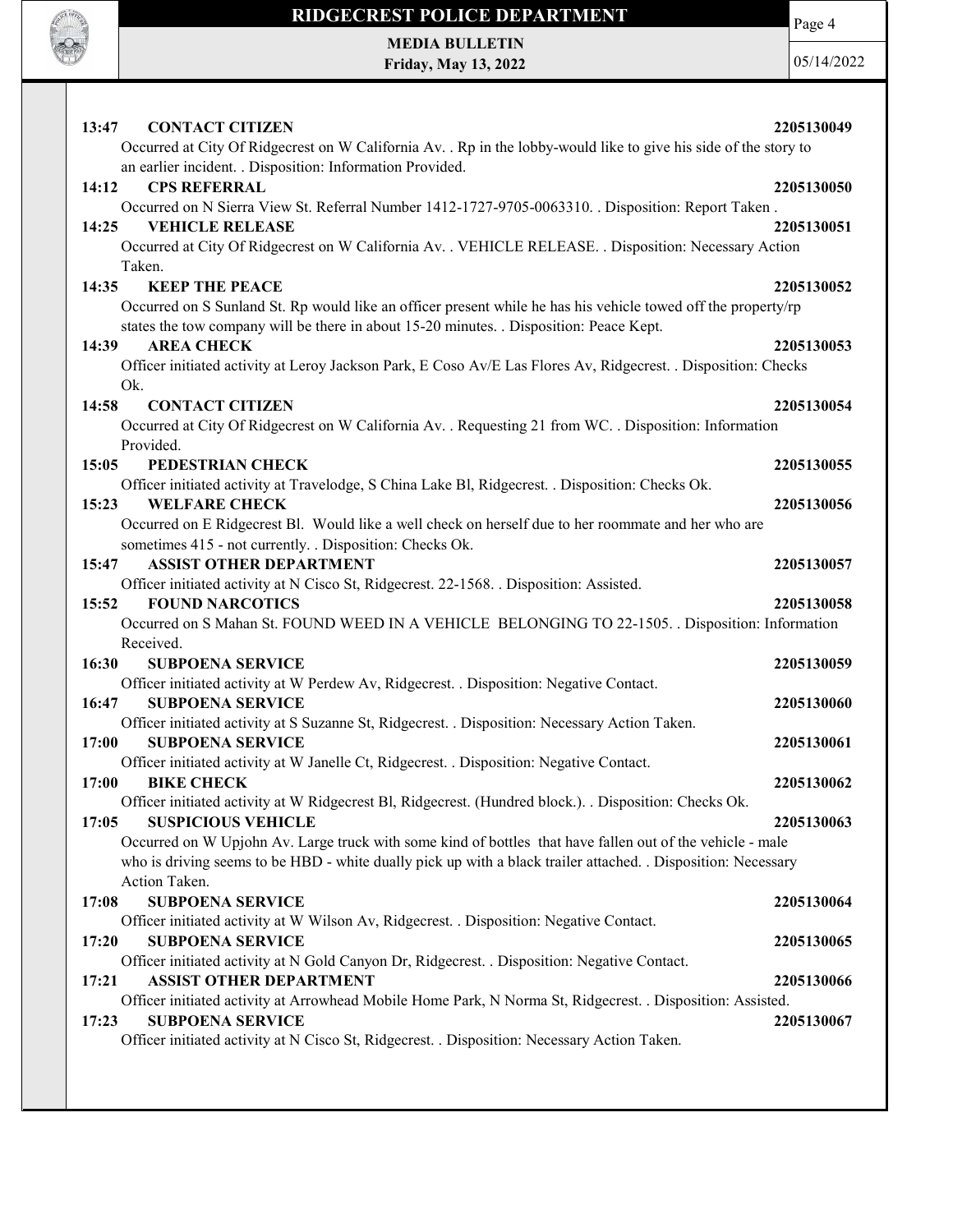

MEDIA BULLETIN Friday, May 13, 2022

**CALL OF OFFICER** 

| 17:25<br><b>PANHANDLING</b>                                                                                  | 2205130068 |
|--------------------------------------------------------------------------------------------------------------|------------|
| Occurred at Flyers on N China Lake Bl. . WMA/white tshirt/jeans - asking for gas money for almost 6 months - |            |
| approaches people all over the town. . Disposition: Unable To Locate.                                        |            |
| 17:28<br><b>SUBPOENA SERVICE</b>                                                                             | 2205130069 |
| Officer initiated activity at N Cisco St, Ridgecrest. . Disposition: Necessary Action Taken.                 |            |
| <b>SUBPOENA SERVICE</b><br>17:29                                                                             | 2205130070 |
| Occurred at City Of Ridgecrest on W California Av. . RP outside the station requesting his subponea          |            |
| Disposition: Necessary Action Taken.                                                                         |            |
| <b>INFORMATION RECEIVED</b><br>17:42                                                                         | 2205130071 |
| Occurred on S Porter St. . Disposition: Log Note Only.                                                       |            |
| <b>INFORMATION RECEIVED</b><br>17:44                                                                         | 2205130072 |
| Occurred on S Porter St. . Disposition: Log Note Only.                                                       |            |
| <b>SUBPOENA SERVICE</b><br>17:45                                                                             | 2205130073 |
| Officer initiated activity at S Gateway Bl, Ridgecrest. . Disposition: Negative Contact.                     |            |
| 17:50<br><b>INFORMATION RECEIVED</b>                                                                         | 2205130074 |
| Occurred on S Porter St. . Disposition: Log Note Only.                                                       |            |
| <b>DISTURBANCE - MOTORCYCLE OR ATV</b><br>17:55                                                              | 2205130075 |
| Occurred at Upjohn Park on E Upjohn Av. . Two males on motorcycles tearing up the park. . Disposition:       |            |
| Warning (Cite/Verbal).<br>THEFT                                                                              | 2205130076 |
| <b>18:00</b><br>Occurred on W Wilson Av. Stolen bicycle. . Disposition: Cancelled by RP.                     |            |
| <b>ANNOYING/OBSCENE PHONE CALL</b><br>18:20                                                                  | 2205130077 |
| Occurred on S Porter St. RP called yelled at me and hung up on me. Unknown what was said. . Disposition:     |            |
| Log Note Only.                                                                                               |            |
| 18:22<br><b>TRAFFIC HAZARD</b>                                                                               | 2205130078 |
| Occurred at W Drummond Av/N China Lake Bl. Report of go-cart driving in traffic lanes/LS WB drummond @       |            |
| china lake. . Disposition: Gone On Arrival.                                                                  |            |
| <b>BURGLARY ALARM</b><br>18:36                                                                               | 2205130079 |
| Occurred on N Erwin St. . Disposition: False Alarm.                                                          |            |
| <b>BURGLARY ALARM</b><br>18:48                                                                               | 2205130080 |
| Occurred on W Mamie Av. . Disposition: False Alarm.                                                          |            |
| 19:01<br><b>FOLLOW UP</b>                                                                                    | 2205130081 |
| Occurred on W Robertson Av. RP located her sons bicycle. . Disposition: Duplicate Call Entered.              |            |
| 19:30<br><b>CONTACT CITIZEN</b>                                                                              | 2205130082 |
| Occurred at City Of Ridgecrest on W California Av. . RP stating he made a purchase through contact on        |            |
| instagram/paid \$125/other party's account dissapeared/called the scammer back/scammer made vague            |            |
| comment about having an AK 47/scammer knws RP's address /cont 10-21. Disposition: Information Provided.      |            |
| <b>FOLLOW UP</b><br>19:30                                                                                    | 2205130083 |
| Officer initiated activity at Lugo's Grill, N Norma St, Ridgecrest. . Disposition: Follow Up Completed.      |            |
| 19:39<br><b>WATER LEAK</b>                                                                                   | 2205130084 |
| Occurred on W Graaf Av. Report of water coming up out of blacktop. . Disposition: Referred To Other Agency.  |            |
| <b>DISTURBANCE - SUBJECT</b><br>19:44                                                                        | 2205130085 |
| Occurred at Big 5 Sporting Goods on N China Lake Bl. . Service Class: BUSN Report of HMA inside bus          |            |
| challenging clerk to fight/HMA NFD. . Disposition: Warning (Cite/Verbal).                                    |            |
| <b>TRAFFIC STOP</b><br>20:14                                                                                 | 2205130086 |
| Officer initiated activity at Travelodge, S China Lake Bl, Ridgecrest. . Disposition: Warning (Cite/Verbal). |            |
|                                                                                                              |            |
|                                                                                                              |            |